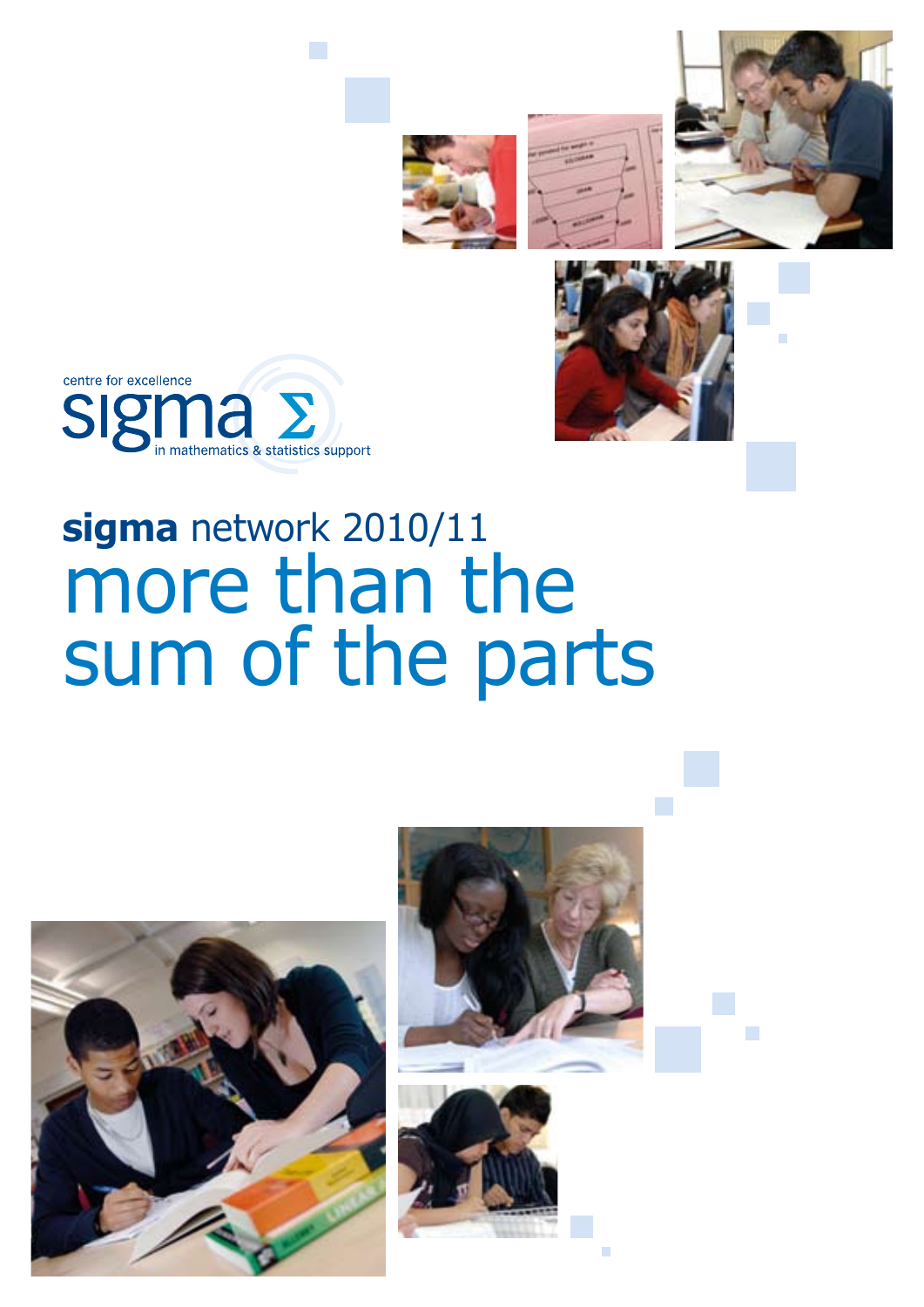## building the **sigma** network

We are living in interesting times. The new funding regime that is being introduced places a new emphasis on the support offered to students when they are at university.

This gives the providers of mathematics and statistics support an exciting opportunity to develop their provision and to embed it in the institutional support structures within their universities. As such, it is an opportune time to establish a community of practice for mathematics and statistics support practitioners – a network in which to share experiences and resources, receive guidance and work together for the benefit of the whole student community.

Following on from the very successful **sigma** CETL programme, the **sigma** network project was officially launched in July 2010. Funded through the National HE STEM Programme and part of the Mathematical Sciences strand managed by the Institute of Mathematics and its Applications (IMA), the **sigma** network project is focussing on disseminating good practice and information and stimulating the wider development of mathematics and statistics support provision based upon collaboration and the sharing of ideas. As such there are key elements of the CETL programme that are continued and further developed under the **sigma** network, including the provision of



**sigma** *network directors Prof Tony Croft and Prof Duncan Lawson*

pump-priming funding to universities to stimulate the development of mathematics and statistics support within their institutions, the widening of the hub pilot scheme to cover all of England and Wales and continued support for the annual CETL-MSOR conference. In addition, we have continued the **sigma** award scheme for outstanding contribution to the field of mathematics and statistics support as we believe it is vital to recognise the hard work and effort of colleagues in this important field.

As well as continuing previous good practice, the **sigma** network is keen to provide as much strategic support to the community as it can. To do this, we have begun work to develop an evaluation framework that can be used by the community; we have developed a training course for postgraduate students who provide mathematics and statistics support; we run resource development workshops which provide colleagues with dedicated time and space to develop resources for use by the whole community; and, we are piloting an innovative project to support part-time students in their workplace.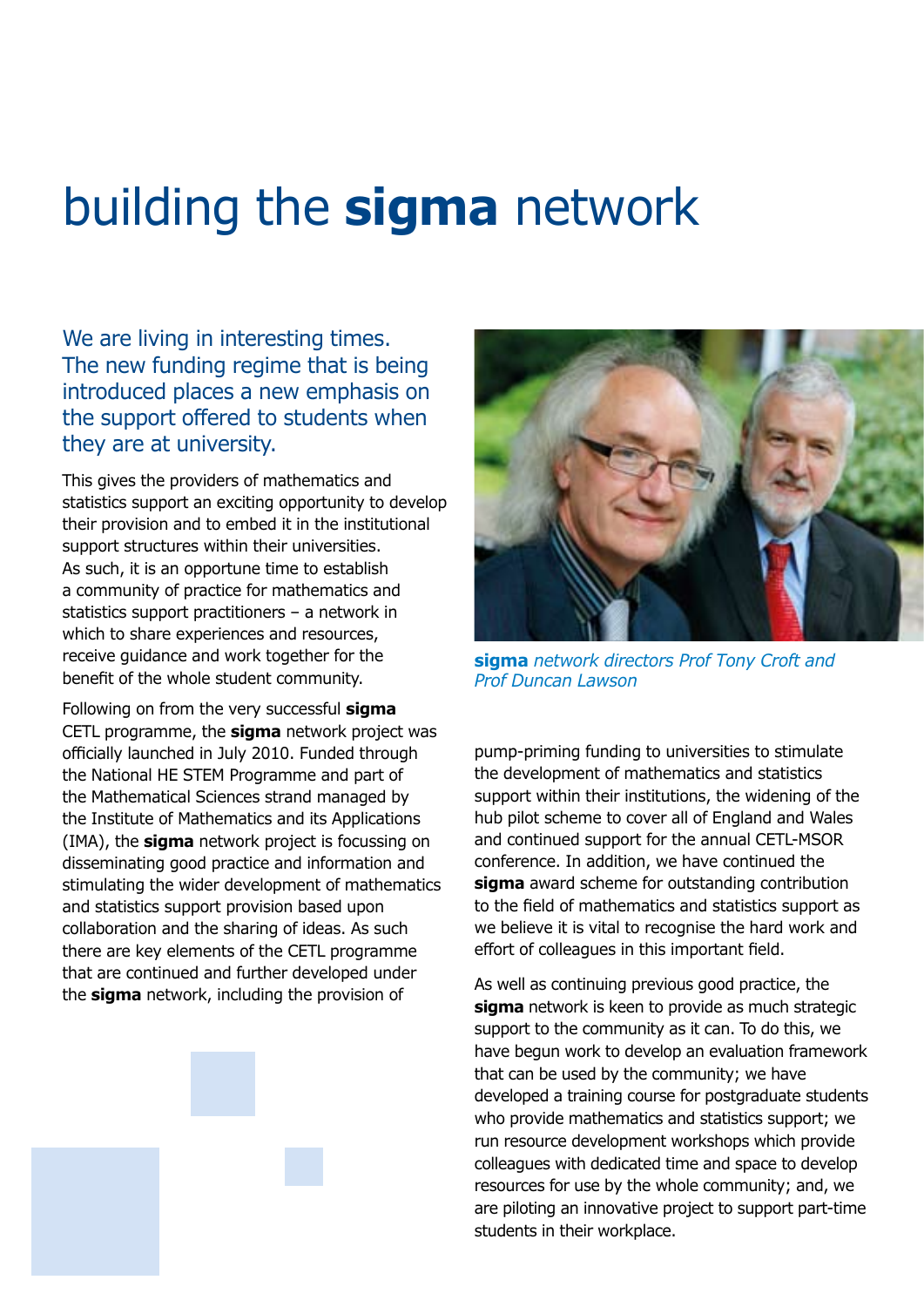### enabling new mathematics support provision

The CETL<sup>1</sup> pump-priming funding initiative led to the establishment of successful support centres at Leeds, Bath and Sheffield Universities. Each of these initiatives has become embedded into the Universities' respective Teaching and Learning strategies and continues to be internally funded.

The National HE STEM programme saw this approach as an effective way of stimulating the development and adoption of student support. **sigma**, following a competitive funding call, has provided similar funding for five more support centres at the Universities of York, Lincoln, Kent, Central Lancashire and London Metropolitan University. The different institutional environments and their plans for continuing provision in the future have resulted in slightly different approaches being adopted. The centre at the University of Kent is staffed by postgraduate students, York

has established a drop in service and at London Metropolitan the emphasis is on one-to one appointments. At Lincoln, John Flynn established the support centre in the University Library and although John left in July, the Centre continues to have strong support from senior management.

As a result of this **sigma** funding, over 700 additional students have been supported in the past year. Each centre is working hard to ensure that student support continues beyond July 2012 when **sigma** funding will end. Current activities include securing better premises, gaining support from Teaching and Learning Committees and of course raising the visibility of their work.

#### *John Flynn, University of Lincoln*



*support in action at York Allia Wilson and* 

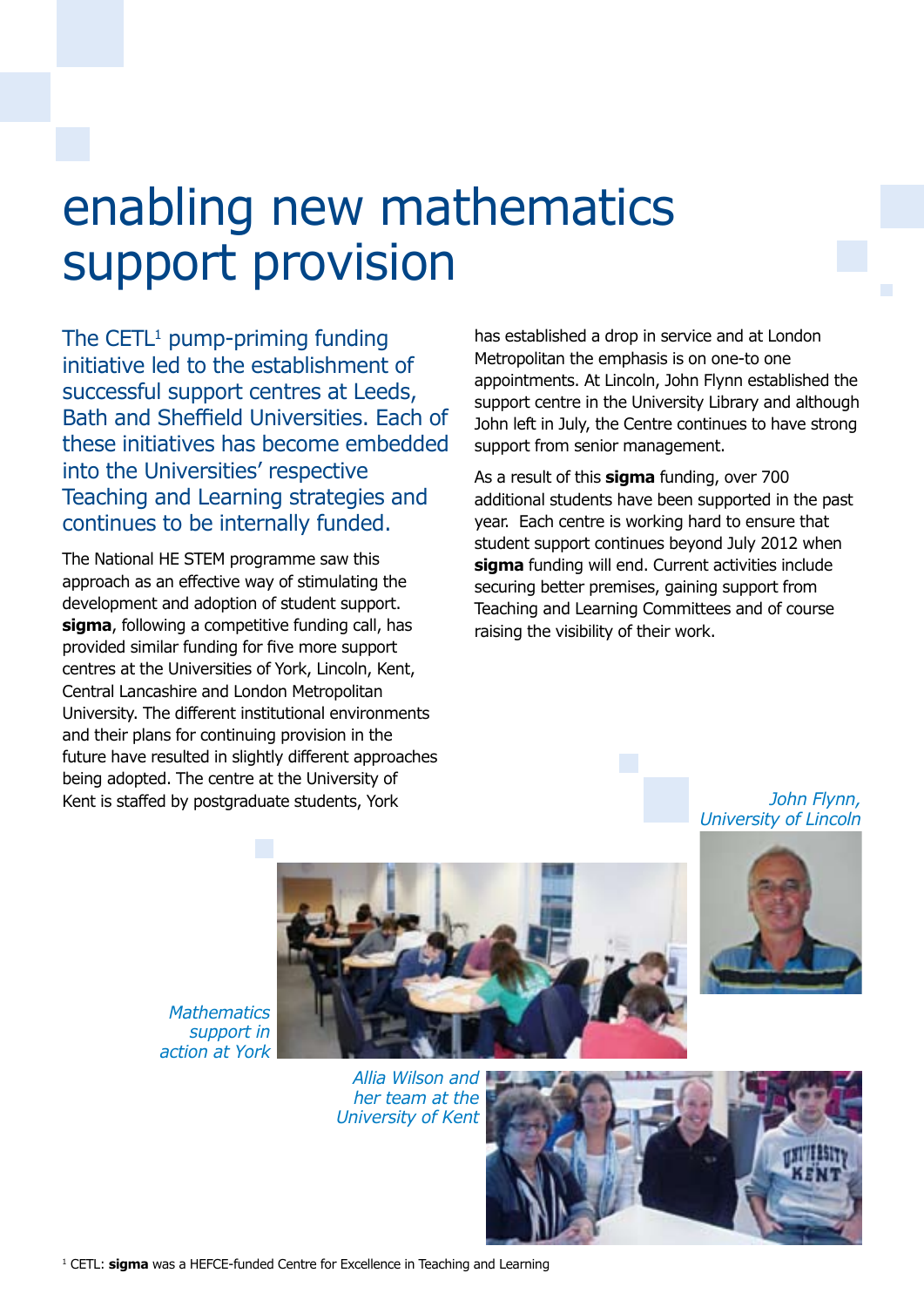### supporting colleagues across the country

**sigma** CETL's successful regional hub pilot scheme has been developed into a wider Hub Network covering England and Wales.

Building on the good work undertaken by Dr Jane White (University of Bath) in the South West and South Wales region, the North East & Yorkshire hub was established towards the end of CETL funding and is jointly co-ordinated by Liz Meenan (University of Leeds) and Chetna Patel (University of Sheffield). The **sigma** network has now established a further 4 hubs.

Each hub holds at least two events a year, develops and supports its constituency and contributes to the central **sigma** network. **sigma**-sw (South West and South Wales) has held three events and also created five summer internship projects for undergraduate

students across five member institutions. Although each project is individual, all interns support each other through regular meetings and progress reporting. The students will be presenting the results of their projects as well as their reflections on the process at this year's CETL-MSOR Conference.

The North East and Yorkshire hub has 24 active members representing 14 different HEIs across the region. In addition to its own events, it has hosted joint events with the HE STEM regional spoke ensuring the establishment of links, synergies and communication with the wider National HE STEM programme across the region.

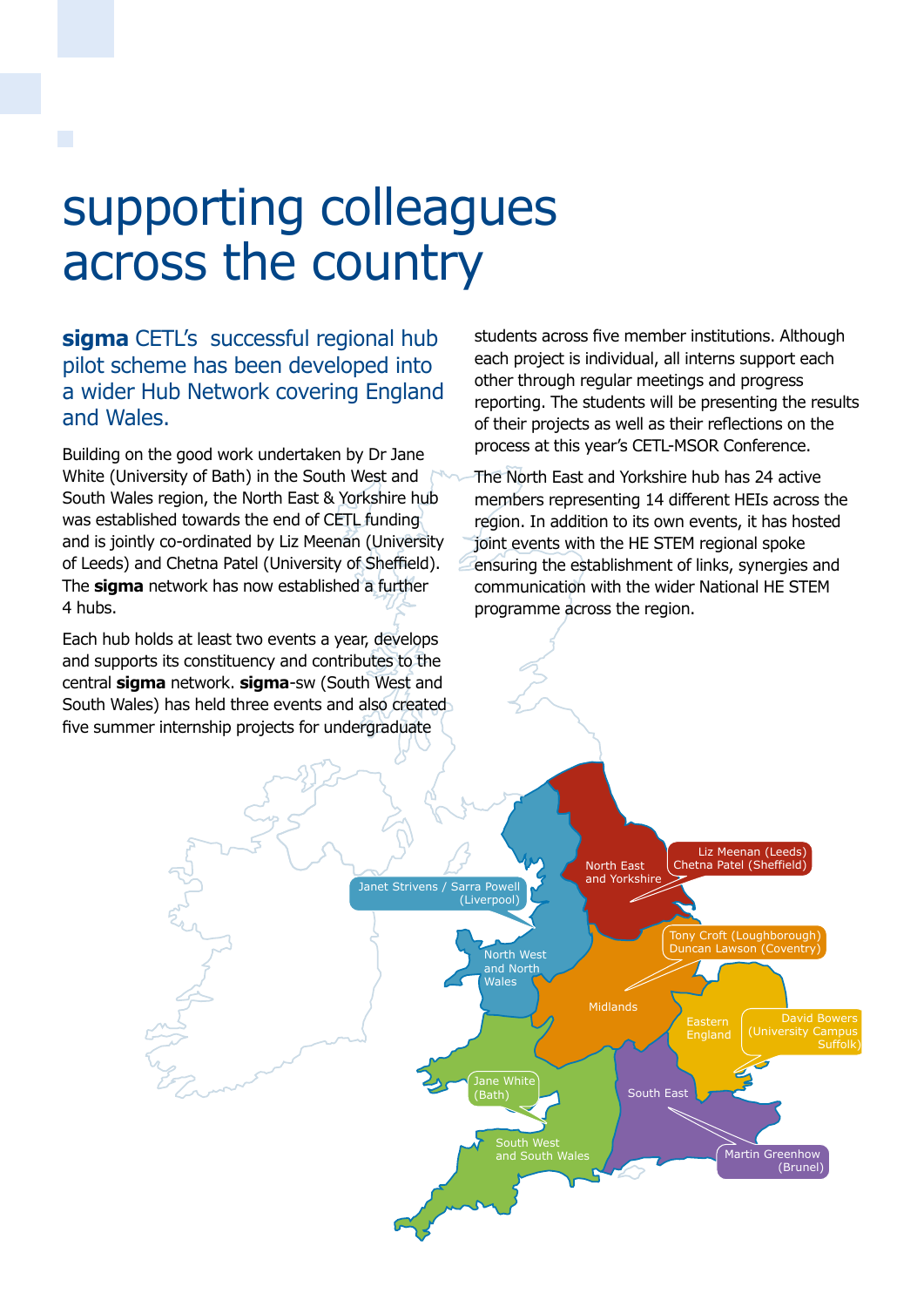

*Joint HESTEM-sigma event at the University of Leeds*





*Breakout group at the NW2 launch event*

*England Hub event*

*Eastern* 

The South East hub is run by Martin Greenhow from Brunel University and was supported for much of the year by Kerry Schutz of the West London Lifelong Learning Network. Kerry retired in early summer and **sigma** would like to thank her for all of her help and support during the hub's establishment. Events have taken place at universities around the region including, most recently, a workshop at Bucks New University on the theme: Supporting student learning in maths, stats and numeracy.

The North West and North Wales hub is co-ordinated by Sarra Powell (University of Liverpool) and currently has a network of 32 members drawn from 12 HEIs in the region. Over twenty



members attended its launch meeting at Manchester Metropolitan University in April 2011. The hub has created its own logo to help brand its events.

David Bowers (University Campus Suffolk) coordinates the Eastern England hub which has built and maintains active links with 10 of the 13 universities in the region. Its meeting in June also attracted delegates from 8 universities outside the region. One of its first achievements was the creation of a resource wiki http://sumswokshopwiki. pbworks.com This is effectively a 'swap shop' of ideas where hub members can share links to resources to support students and post 'wishes' for resources that they want but cannot find.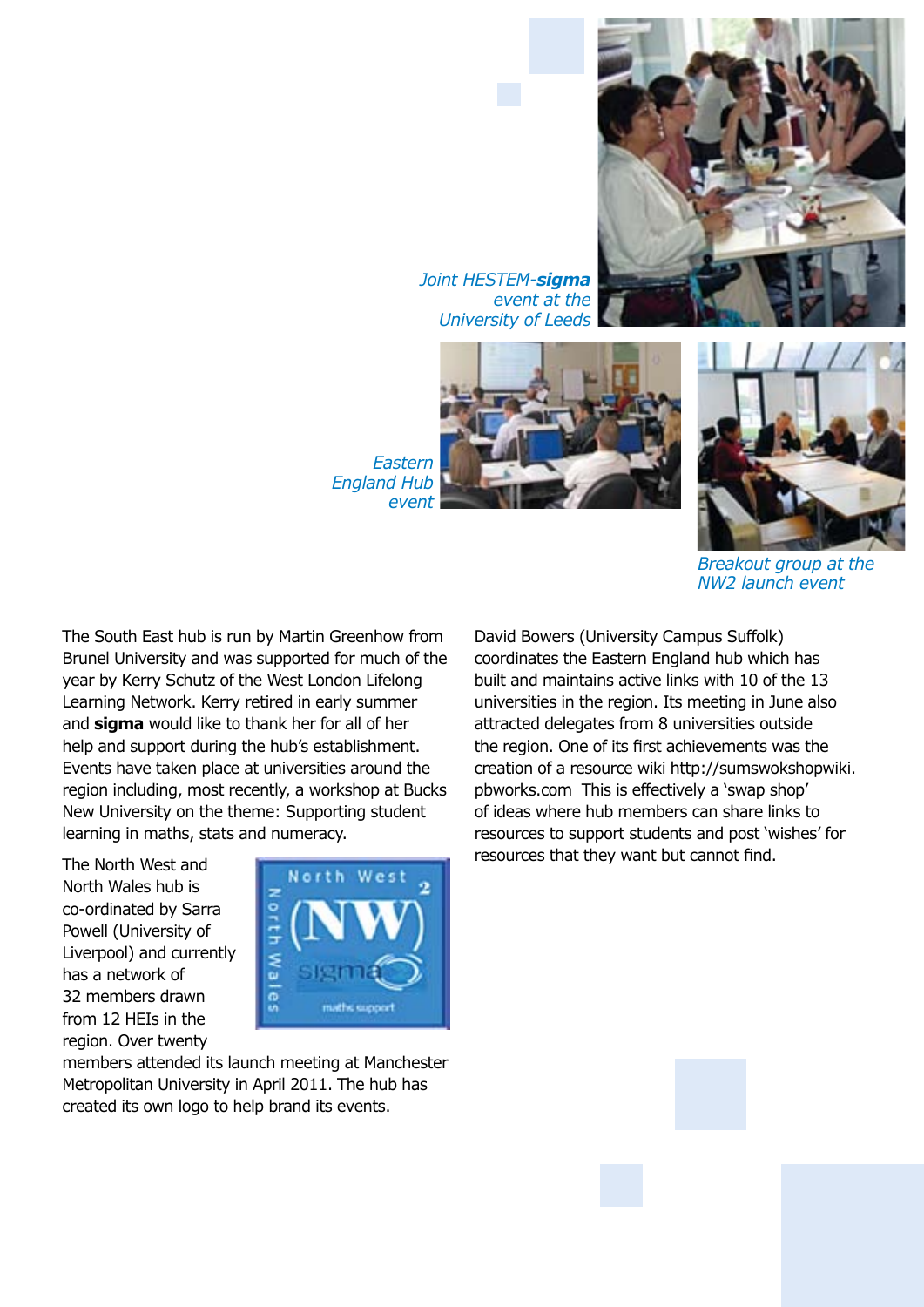## supporting the community of practice

Throughout the past year **sigma** has worked to support the needs of the community as well as to achieve its specific project objectives. Activities undertaken include:

#### **Postgraduate Training Workshop**

Increasingly, support centres are employing postgraduate students to offer one-to-one and small group help to students who drop in for assistance.

**sigma** has offered a one-day workshop for these postgraduates that reflects the differences between the help provided in support centres and that provided in traditional tutorials for which the postgraduates may well have already had some training.

The workshop was successfully run at Loughborough University in November 2010 and at Cardiff University in February 2011. As there is a clear demand for this type of provision within the community, the delivery team is finalising a good practice booklet that can be used by others to run similar workshops.

#### **sigma Prizes for Outstanding Achievement**

This is the third year that **sigma** has provided awards for those involved in activities that support and enhance students' learning of mathematics and/ or statistics (as they occur in many disciplines) in higher education.

The 2010 prizes were presented at the CETL-MSOR Conference held in Birmingham on 6th and 7th September 2010. Dr Christie Marr from the University of St Andrews received the Outstanding Contributor award and Dr Ciarán Mac an Bhaird from the National University of Ireland, Maynooth was presented with the Rising Star award. The winner of the Outstanding Contributor prize for 2011 is Liz Meenan from the University of Leeds and the Rising Star prize has been awarded to Dr Inna Namestnikova from Brunel University. The awards will be presented at a ceremony to be held at the CETL-MSOR Conference in Coventry University on 5th and 6th September 2011 (http://mathstore. ac.uk/conference2011).



*PG workshop at Loughborough*



*Dr Ciarán Mac an Bhaird, Prof Duncan Lawson and Prof Tony Croft at the CETL-MSOR Conference 2010*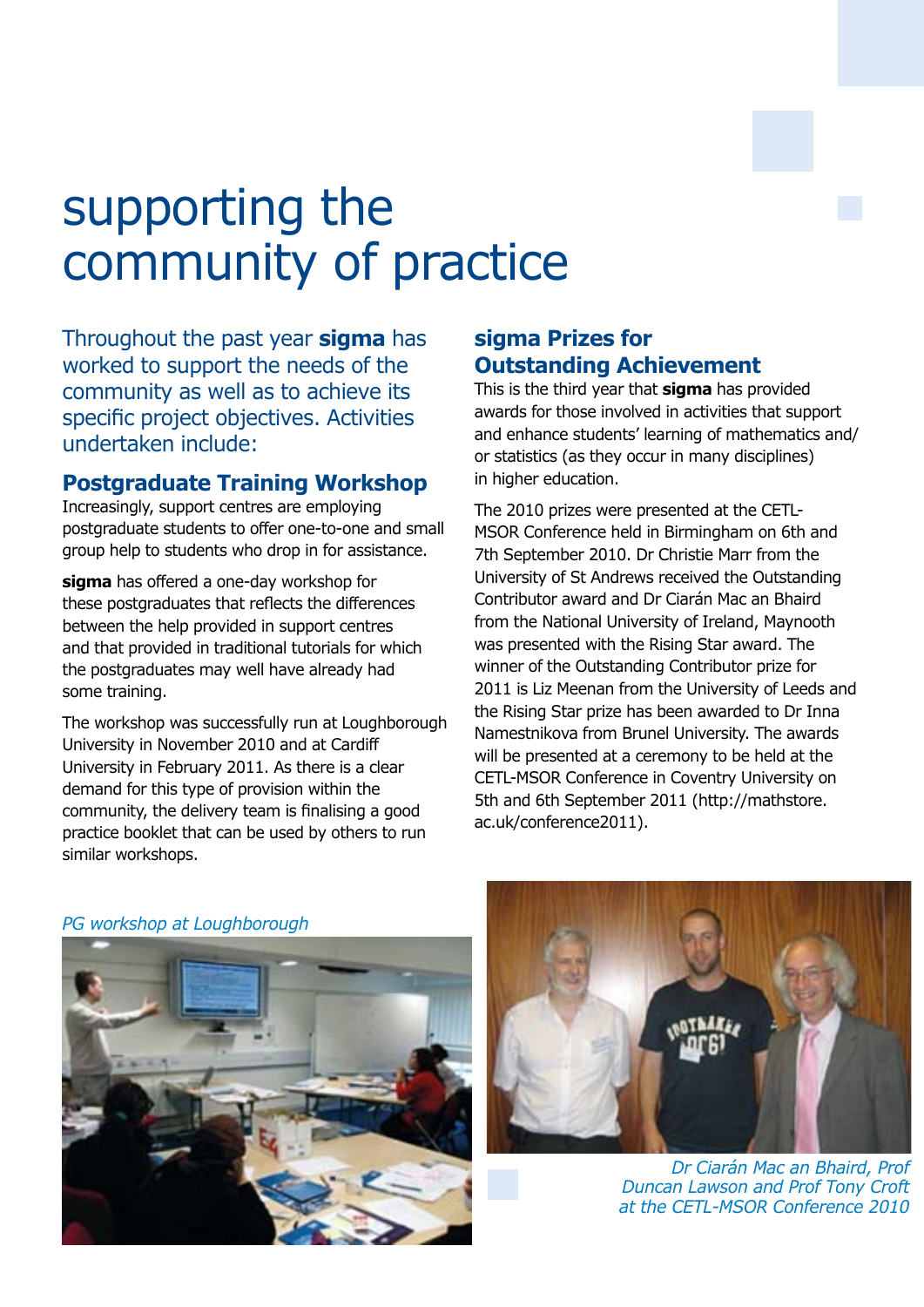





*Resource Development Workshop at Coventry*

#### **Resource Development Workshop**

The initial three day resource development workshop was held at Coventry University in June 2011. Eight delegates worked together in pairs based on their interests, producing resources that had been planned in advance. Those attending found the dedicated time and space invaluable in translating their ideas into useable resources. Peer review is currently underway of all resources developed at the workshop and these will be made available more widely in the coming weeks through the Community pages on www.mathcentre. ac.uk. Given the success of this event, **sigma** plans to hold a similar event in 2012.

### **Evaluating the effectiveness of mathematics support**

A well attended workshop was held on the 11th February 2011 to discuss the challenges in measuring the effectiveness of support provisions. As a result of this **sigma** created a working group to investigate the development of a common approach to measuring the effectiveness of support services that could be used by the community. The first stage of this process is the collation of evaluation questionnaires from centres across the country that will be made available on the network website.





*Our visitors from Gothenburg*

#### **Supporting colleagues from around the world**

**sigma** continues to support colleagues internationally. It provides resources, information and support to the All Ireland Mathematics Support Network and the Scottish Mathematics Support Network. In addition, **sigma** welcomes visits from those who are keen to see established mathematics support provision in action. This year visitors have included Tim Crawford from Queens University Belfast, Tommy Gustaffson and Samuel Bengmark from Chalmers University of Technology, Gothenburg, Sweden, and Dr Birgit Loch from Swinburne University of Technology, Melbourne, Australia.



*sigma outstanding contributor 2011, Liz Meenan, University of Leeds*



*sigma rising star 2011, Inna Namestnikova*